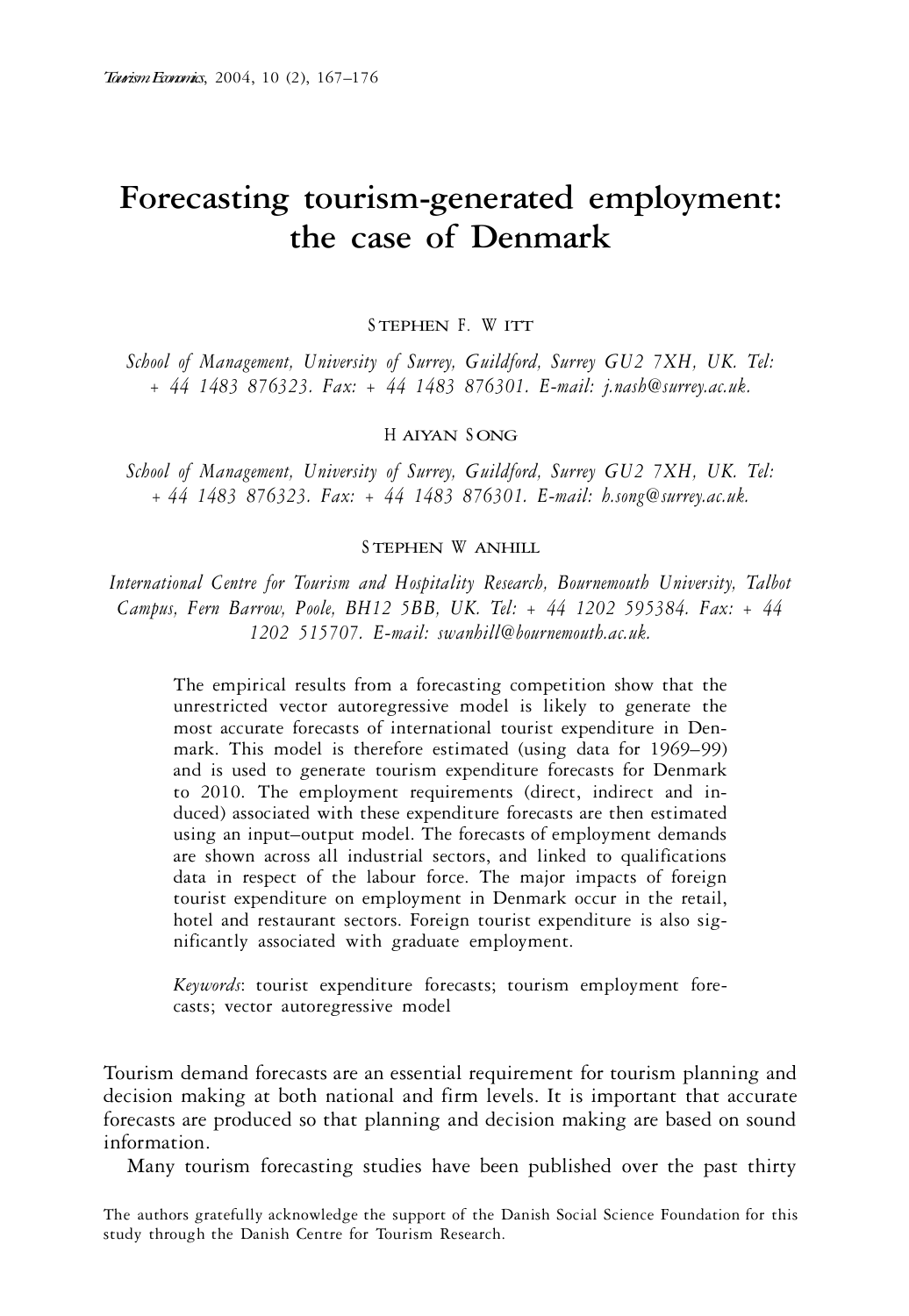years. These have generally been concerned with forecasting tourist visits, tourist expenditure or tourist nights (for a review of the tourism forecasting literature, see Witt and Witt, 1995 – for more recent studies see DuPreez and Witt, 2003; Kulendran and Witt, 2001, 2003; Song *et al*, 2000; Song and Witt, 2000, 2004; Song *et al*, 2003; Turner and Witt, 2001). Many other studies have examined tourism impacts (for a seminal review see Fletcher, 1989, and for more recent studies see Frechtling and Horvath, 1999; Zhang, 2002; Zhou *et al*, 1997).

However, in only a few cases (Wanhill, 1992) have attempts been made to combine tourism forecasting and tourism impact analysis and examine the manpower requirements associated with tourism demand forecasts, other than at a very aggregate level by applying ratios to visitor projections in government tourism strategies. Yet such forecasts are crucial to ensure that adequate numbers of appropriately qualified people are available in the workforce to meet the demands of tourists.

The purpose of this paper is to use empirical results from a forecasting competition involving data on inbound tourism to Denmark to select the forecasting method that is likely to generate the most accurate forecasts of international tourist expenditure, and to use this forecasting method to generate forecasts of international tourist expenditure to 2010. The corresponding forecasts of tourism employment are then derived. The impacts of this international tourism generated employment are examined, both by industry and by qualification.

#### **Previous study**

Witt *et al* (2003) have examined the ability of various econometric and timeseries models to generate accurate out-of-sample forecasts of inbound tourism to Denmark. Six major origin countries are examined: Germany, the Netherlands, Norway, Sweden, the UK and the USA. The models are estimated using annual data for 1969–93, and the estimated models are used to generate forecasts for 1994–99. Forecasting performance is assessed in terms of mean absolute percentage error (MAPE), which gives equal weight to all percentage errors, and root mean square percentage error (RMSPE), which gives more weight to avoiding large percentage errors (for a discussion of these error measures, see Witt and Witt, 1992).

Six econometric models are specified to explain tourism demand. These are special cases of a general autoregressive distributed lag model (ADLM), and the initial ADLM takes the form:

$$
\ln Q_{ii} = \alpha + \phi \ln Q_{ii-1} + \eta_1 \ln Y_{ii} + \eta_2 \ln Y_{ii-1} + \eta_3 \ln P_{ii} + \eta_4 \ln P_{ii-1} + \eta_5 \ln P_{ii} + \eta_6 \ln P_{ii-1} + \eta_7 T + \text{dummies} + u_{ii}
$$
 (1)

where  $Q_i$  is the quantity of tourism consumed per capita measured by the expenditure-weighted number of nights spent by tourists from country *i* in Denmark (the weights reflect the different daily spending for tourists in different accommodation types in 1996) divided by the population of country  $i$  (1980=100);  $Y_i$  is real private consumption expenditure per capita in country  $i$  (1980=100);  $P_i$  represents the real cost of living for tourists in Denmark, and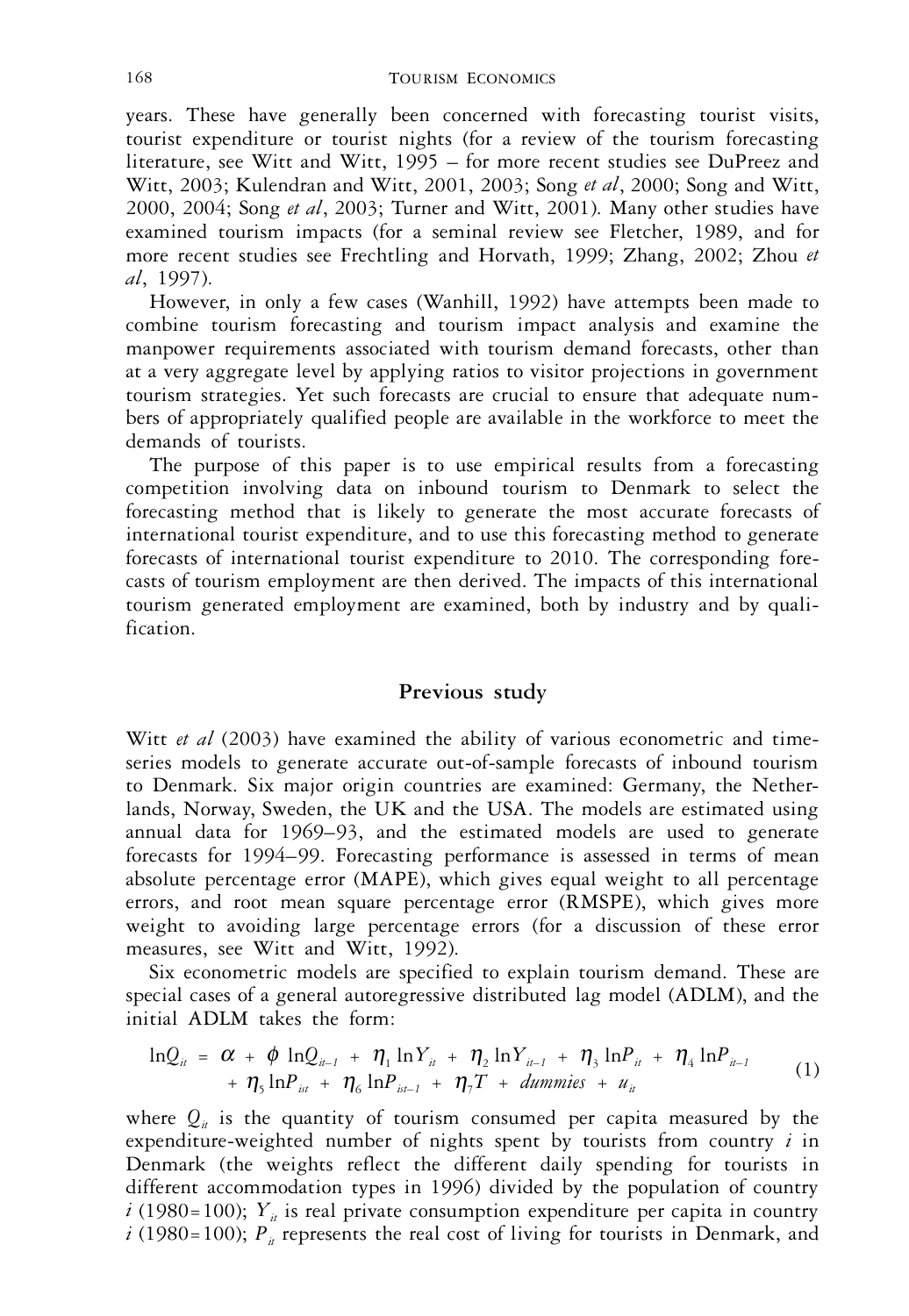is measured by the Denmark CPI relative to the CPI in country  $i$ , adjusted by the exchange rate in order to transform the price variable into origin country currency;  $P_{i,t}$  represents tourism prices in substitute destinations and is measured by the tourists' cost of living in Denmark relative to a weighted average calculated for a set of alternative destinations for origin country  $\dot{i}$ ;  $\dot{T}$  is a time trend; and the dummy variables comprise two oil crisis dummies DOIL1 and DOIL2 (DOIL1=1 in 1974–75, =0 otherwise; DOIL2=1 in 1979, =0 otherwise), a Gulf War dummy (DGULF=1 in 1990–91, =0 otherwise), a dummy for German unification (applies to Germany model only) (DGERM=1 in 1991, =0 otherwise), and a dummy for Chernobyl/the US bombing of Libya (DCHERNO=1 in 1986, =0 otherwise). *u* is an error term and  $\alpha$ ,  $\phi$ ,  $\eta_1$ ,  $\eta_2$ ,...,  $\eta$ <sub>7</sub> are unknown parameters. A travel cost variable, measured by the real economy airfare from the USA to Denmark, was also originally included in the USA model (as travel cost was thought to be potentially important for longhaul travel), but it was found to be insignificant in the empirical analysis, so this variable is omitted from Equation (1). For a full justification and discussion (a) of the form of the dependent variable see Jensen (1998), and (b) of this standard set of explanatory variables included in tourism demand models see Witt and Witt (1992, 1995).

The data on nights spent in Denmark by tourists from the various origin countries were obtained from Statistics Denmark's *Annual Statistical Yearbook*. The data cover different categories of accommodation, which represent different daily expenditure patterns by tourists. For each origin country, the number of nights spent in the various accommodation categories is weighted by daily expenditure (obtained from a survey conducted by the Danish Tourist Board in 1996) to give the measure of tourism demand. Data on private consumption expenditure, consumer price indices and exchange rates were obtained from the OECD's *Economic Outlook*. The weights used in calculating tourist prices in substitute destinations reflect the distribution of tourist nights in competing destination countries for a given origin, and were obtained from the World Tourism Organization's *Yearbook of Tourism Statistics* and the OECD's *Tourism Policy and International Tourism*.

By imposing certain restrictions on the parameters in Equation (1) a number of specific models may be derived, and the six econometric models specified by Witt *et al* (2003) are: a static (cointegration) model; two error correction models, one estimated using the Wickens and Breusch (1988) procedure (WB) and another estimated using the Johansen (1988) maximum likelihood method (JML); a reduced ADLM; a time varying parameter (TVP) model; and an unrestricted vector autoregressive (VAR) model. The two alternative error correction models (ECMs) are investigated as the WB approach is particularly appropriate for the small sample size, whereas the JML approach allows for the possibility of more than one cointegrating relationship (which is the case for some origin countries). The time varying parameter model allows demand elasticities to change over time, and so is highly adaptable in dealing with structural change in econometric models. The static model, ECMs, reduced ADLM and TVP model assume that the explanatory variables in the tourism demand function are exogenous. If this assumption is invalid, a VAR model may be more appropriate. Two time-series models are also included in the study as benchmark comparators: an ARIMA model based on the Box–Jenkins procedure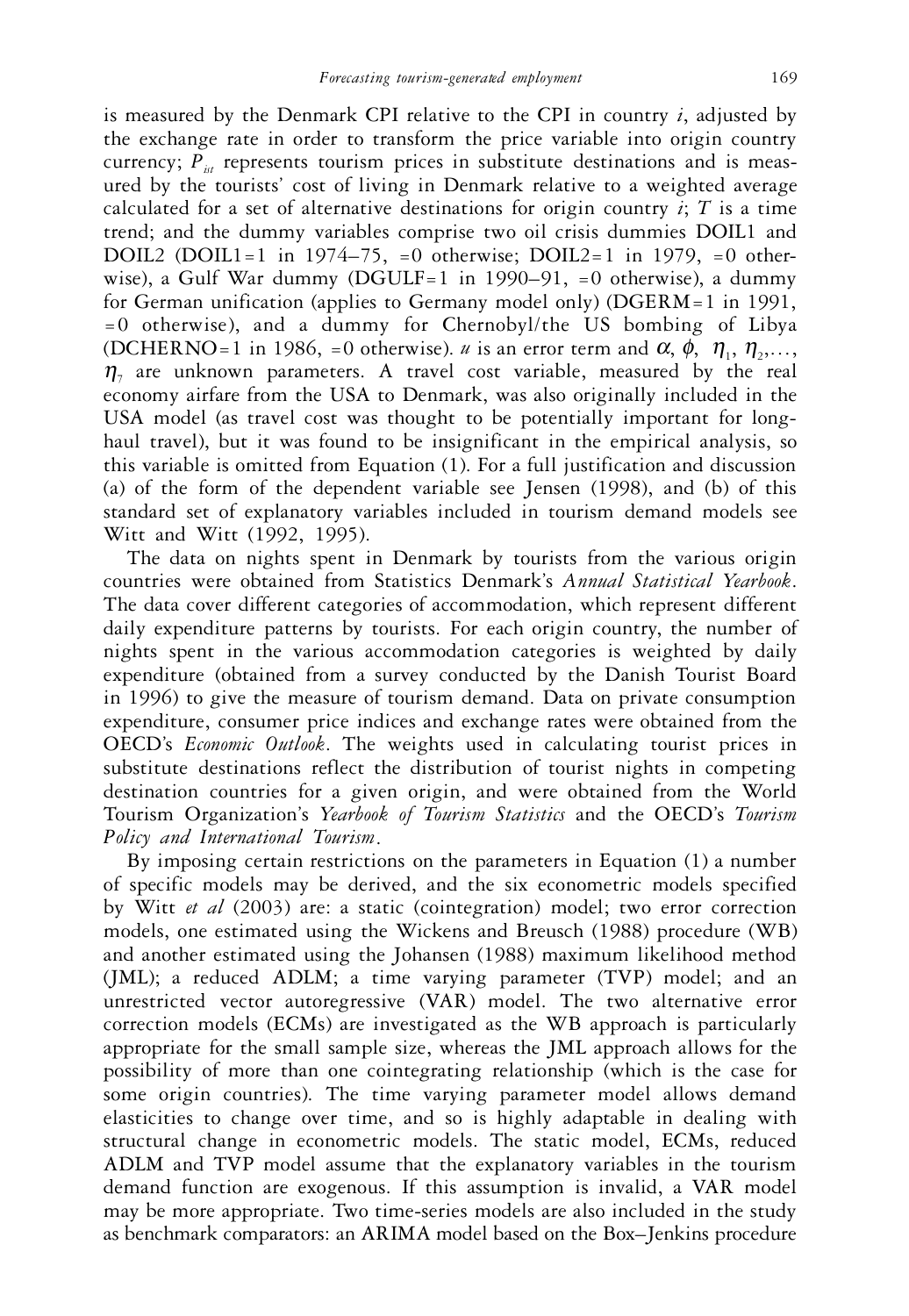|              | 1 year ahead |              |             | 2 years ahead | 3 years ahead |              |
|--------------|--------------|--------------|-------------|---------------|---------------|--------------|
| Model        | <b>MAPE</b>  | <b>RMSPE</b> | <b>MAPE</b> | <b>RMSPE</b>  | <b>MAPE</b>   | <b>RMSPE</b> |
| Static       | 8.86(5)      | 17.06(6)     | 10.30(7)    | 24.60(7)      | 13.89(5)      | 30.38 (7)    |
| <b>WB</b>    | 9.14(6)      | 15.67(5)     | 10.05(5)    | 22.42(6)      | 14.52(7)      | 27.53(6)     |
| JML          | 12.89(8)     | 23.45(8)     | 82.54 (8)   | 91.57(8)      | 20.51(8)      | 37.97(8)     |
| Reduced ADLM | 6.26(1)      | 11.10(3)     | 7.05(2)     | 16.06(4)      | 9.47(2)       | 19.42(4)     |
| <b>TVP</b>   | 7.21(2)      | 10.71(2)     | 10.07(6)    | 16.81(5)      | 14.32(6)      | 22.22(5)     |
| <b>VAR</b>   | 10.33(7)     | 19.23(7)     | 6.79(1)     | 11.49(1)      | 7.92(1)       | 12.93(1)     |
| ARIMA        | 8.21(4)      | 10.21(1)     | 9.62(4)     | 13.78(2)      | 12.99(4)      | 16.57(2)     |
| No change    | 7.74(3)      | 12.70(4)     | 7.60(3)     | 15.37(3)      | 10.14(3)      | 19.19(3)     |

| Table 1. | Error magnitude forecasting accuracy. |  |
|----------|---------------------------------------|--|

*Note:* Values in parentheses are rankings. *Source:* Witt *et al* (2003).

(Box and Jenkins, 1976); and a simple naïve no-change (or random walk) model. Full details of the model specifications, together with the empirical results for model estimation, are given in an earlier study by Song *et al* (2003).

The models are estimated using data from 1969 to 1993, and the estimated models are used to generate one-, two- and three-years-ahead *ex post* forecasts over the period 1994–99. Six one-year-ahead, five two-years-ahead and four three-years-ahead forecasts are obtained for each model for each origin country. As the objective is to compare the forecasting performance of the various models, the forecasting evaluation is model specific rather than origin-country specific.

The empirical results are presented in Table 1. For one-year-ahead forecasts, the reduced ADLM is ranked first according to the MAPE criterion and third in terms of RMSPE, whereas the ARIMA model is ranked first according to the RMSPE criterion and fourth in terms of MAPE. The TVP model generates the second most accurate forecasts in both cases. For two-years-ahead and threeyears-ahead forecasts the VAR model is the clear winner, ranking first in terms of both accuracy measures. This is followed by the reduced ADLM in the case of MAPE and ARIMA model in the case of RMSPE.

# **Tourism expenditure forecasts**

As the objective is to obtain long-term forecasts of international tourism demand, the VAR model is selected for forecast generation. The superior performance of the VAR model implies that the distinction between endogenous and exogenous variables in tourism demand forecasting models is not clear, and it is important to take this into account when generating longer-term forecasts.

The VAR models employed by Witt *et al* (2003) are re-estimated with data for 1969–99 and are used to calculate forecasts of foreign tourist expenditure in Denmark to 2010. There is no need to forecast the explanatory variables separately. The VAR model treats all variables as endogenous and relates each variable to the lagged values of the forecast and explanatory variables. These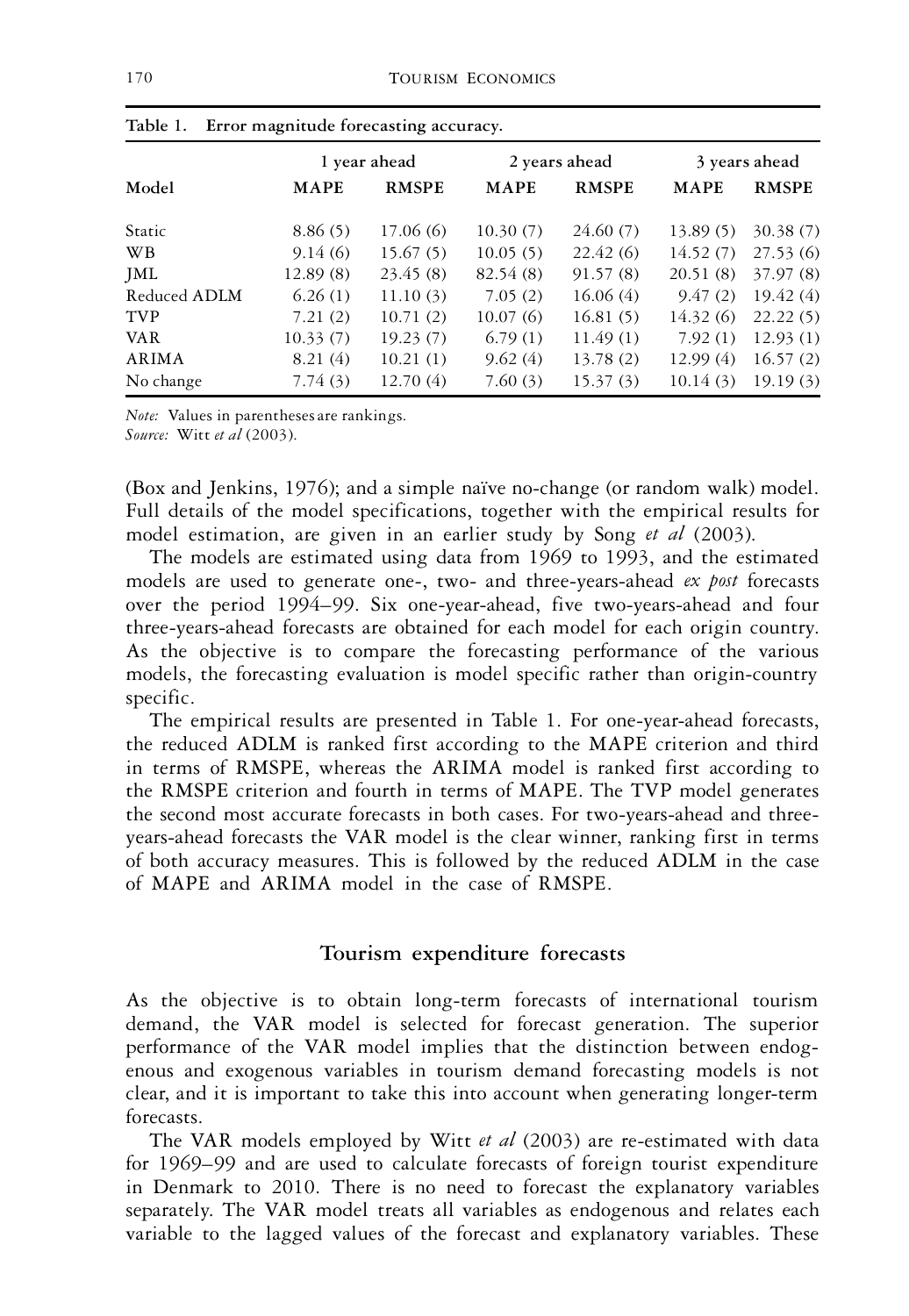| Origin country     | 1999   | 2000   | 2005   | 2010   | $AAGR(\% )$<br>$2000 - 05$ | $AAGR(\%)$<br>$2005 - 10$ |
|--------------------|--------|--------|--------|--------|----------------------------|---------------------------|
| Germany            | 11,129 | 11,787 | 14,530 | 17,316 | 4.3                        | 3.6                       |
| <b>Netherlands</b> | 393    | 409    | 452    | 501    | 2.0                        | 2.1                       |
| Norway             | 3.410  | 3,530  | 4,025  | 4,624  | 2.7                        | 2.8                       |
| Sweden             | 6,973  | 6,896  | 8,701  | 10,244 | 4.8                        | 3.3                       |
| UK.                | 494    | 503    | 519    | 539    | 0.6                        | 0.8                       |
| <b>USA</b>         | 554    | 440    | 439    | 405    | 0.0                        | $-1.6$                    |
| Others             | 4,936  | 5,068  | 6,165  | 7,232  | 4.0                        | 3.2                       |
| Total              | 27,889 | 28,633 | 34,831 | 40,861 | 4.0                        | 3.2                       |

|          |  | Table 2. Forecasts of foreign tourist expenditure in Denmark (DKK million, 1999) |  |  |  |
|----------|--|----------------------------------------------------------------------------------|--|--|--|
| prices). |  |                                                                                  |  |  |  |

*Note:* 1999 figures are actual values. AAGR denotes average annual growth rate.

forecasts are shown in Table 2, in which the 1999 data are actual values. The category 'others' is calculated as a residual and is assumed to grow in line with the overall trend.

Markedly different growth rates for tourist expenditure are forecast for the various markets. The highest average annual growth rates are recorded for Germany and Sweden (4%), followed by Norway (3%), the Netherlands (2%), the UK (1%) and the USA ( $-1\%$ ). Germany and Sweden dominate the Danish inbound tourism market and are forecast to account for 67% of inbound international tourist expenditure by 2010.

#### **Tourism employment forecasts**

Assessing the employment requirements associated with the tourism demand forecasts is a strategic matter involving long-term considerations of human resource development that are important to both governments and the private sector. Tourism is not an industry defined by any standard industrial classification. It is demand-led; its influence pervades many industrial sectors of the economy and so it is impossible to measure the employment created through an examination of the supply side or tourism-related sectors, which in the case of Danish national statistics are listed as 'Hotels', 'Restaurants' and 'Recreation and cultural activities' (Zhang, 2002). For example, a good deal of employment in the restaurant sector has little to do with tourism, as many such businesses exist just to serve local demand. Too often, for lack of data, industry projections of employment are based on forecasts of visitor numbers or the expected development of hotel rooms (Wanhill, 1992), but these fail to examine linkages and feedback effects, thus giving only a partial answer. The use of an integrated model in the form of an input–output table yields a much more complete scenario, linking the demands of the tourist to the economy as a whole.

The simulation exercise to model employment was undertaken using the output of a Keynesian macroeconomic system with an interregional input– output model of Denmark as its core. The method is, in principle, a standard one of interregional input–output modelling, as reviewed in Oosterhaven and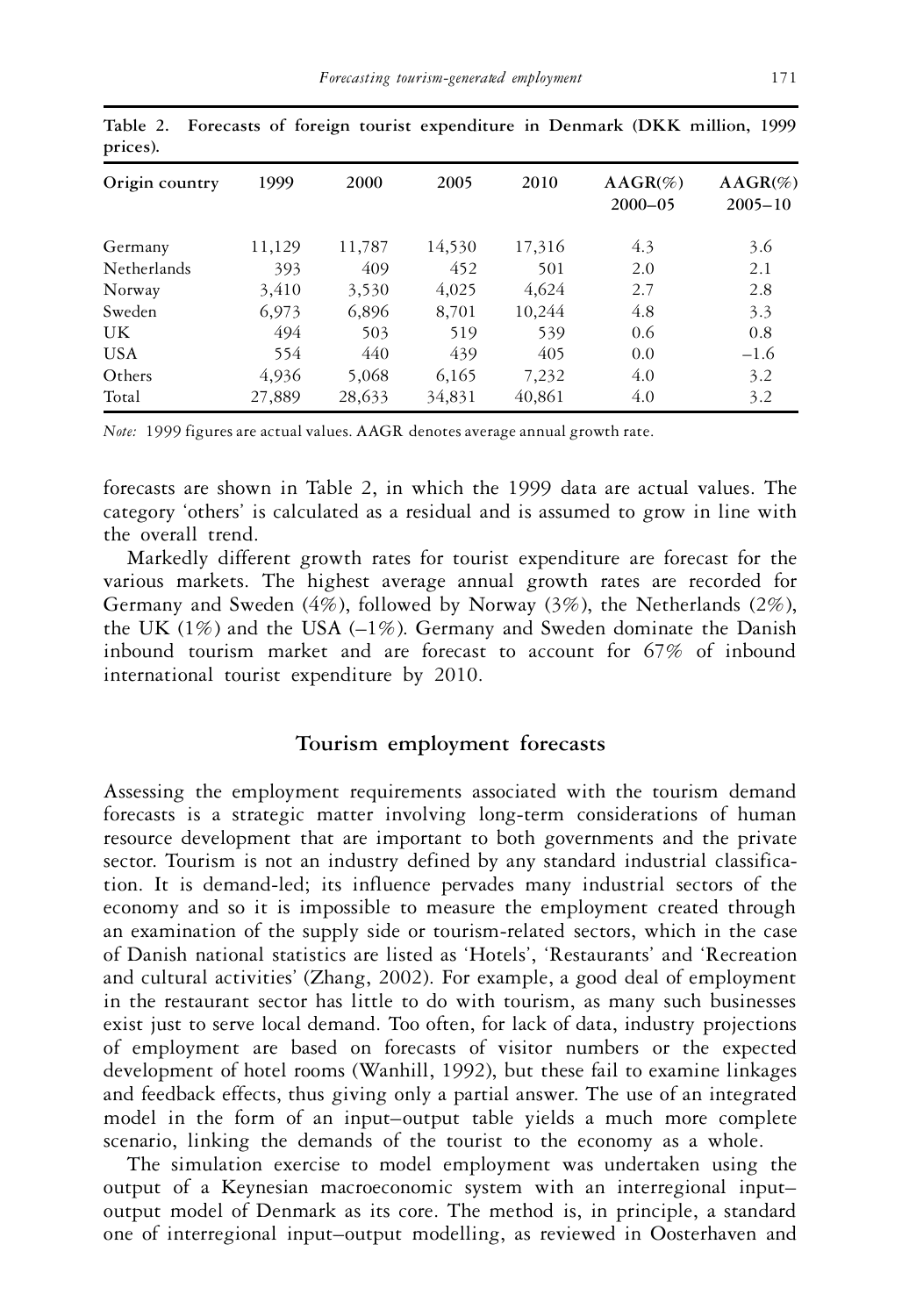Van der Knijf (1987). The model covers the fourteen counties of Denmark and is based at the AKF Institute of Local Government Studies in Copenhagen. Over time it has gone through several redevelopment phases, and the name LINE has been given to the latest version of the model in which the accounting structure is based on the SAM framework (Madsen *et al*, 2001).

The model is in general use for economic planning purposes (Eriksen and Ahmt, 1999), for it provides estimates of a large number of key regional economic variables including:

- 
- 
- 
- 
- 
- gross output by sector and by place of production;<br>
GDP at factor cost by sector and by place of production;<br>
employment by sector and by place of production;<br>
employment and unemployment by sector and by place of
- dence;
- transfer incomes by qualification group or by household and by place of residence;
- private consumption by component and by place of demand;
- interregional exports and imports by commodity;
- retailing and wholesaling margins by commodity; and
- VAT and commodity tax by commodity.

More recently it has been used to simulate tourism impacts, overall (Zhang, 2002) and with regard to taxation (Jensen and Wanhill, 2002). To maintain consistency, the forecasts given in Tables 3 and 4 follow Zhang's work, in which the appropriate employment multipliers are derived by running the model with tourism consumption set to zero.

Table 3 shows five-yearly forecasts of employment demands generated by foreign tourists across all industrial sectors, measured in full-time equivalents (FTEs). The implied assumption is that there is no major switching in the pattern of foreign tourist expenditure between categories that would alter impacts between sectors. The most significant impacts can be found in 'Retail', 'Hotels' and 'Restaurants', whereas the effects on 'Recreation and cultural activities' are relatively small. The latter finding can be explained by the fact that this sector is largely supply-determined in Denmark as a range of public merit goods for the benefit of the domestic population that are either free or heavily subsidized at the point of use. Thus foreign tourist expenditure has little influence on overall provision.

Table 4 links employment demands with qualifications data in respect of the Danish labour force, although it is important to note that the connection between education and the skills base of the labour force is somewhat loosely geared because skills are produced in formal and informal ways, and the education system has wider objectives than employment for national prosperity. Simply put, education is for life skills whereas training, particularly when it is intimately coupled with the place of employment, can be for immediate use on the job. Vocational education and training are a means of tightening the link between education and the skills base in the labour force, and constitute an important component of Table 4, thereby speeding up the acquisition of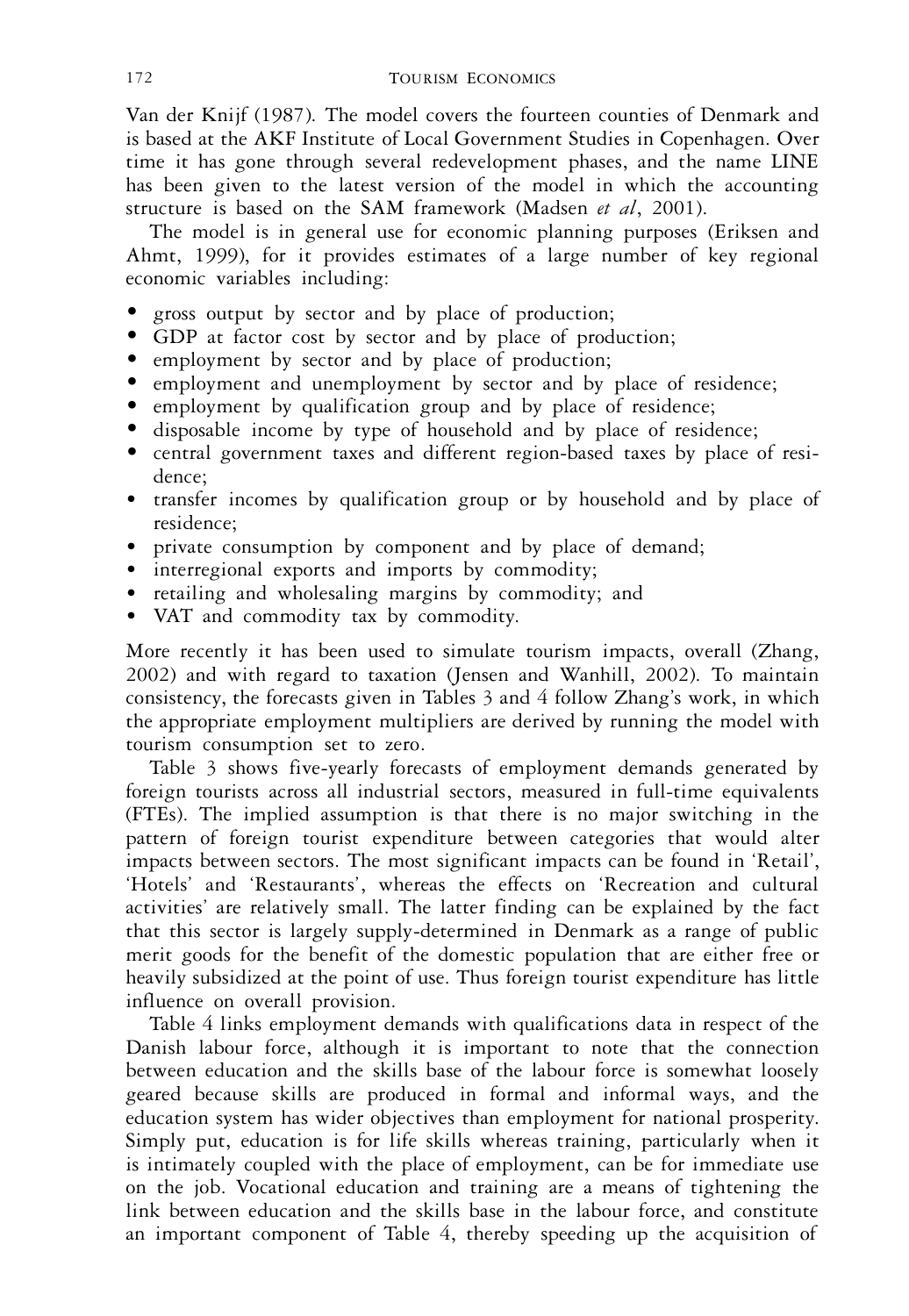| Industrial sector                     | 1999   | 2000   | 2005   | 2010   | Growth,<br>$2000 - 05$ | Growth,<br>$2005 - 10$ |
|---------------------------------------|--------|--------|--------|--------|------------------------|------------------------|
| Agriculture                           | 1,466  | 1,505  | 1,830  | 2,147  | 326                    | 317                    |
| Food, beverages, tobacco              | 1,432  | 1,471  | 1,789  | 2,099  | 318                    | 310                    |
| Construction                          | 399    | 410    | 499    | 585    | 89                     | 86                     |
| Wholesale                             | 2,609  | 2,678  | 3,258  | 3,822  | 580                    | 564                    |
| Retail                                | 8,723  | 8,956  | 10,894 | 12,781 | 1,939                  | 1,886                  |
| Hotels                                | 5,079  | 5,215  | 6,344  | 7,442  | 1,129                  | 1,098                  |
| Restaurants                           | 4,696  | 4,821  | 5,864  | 6,880  | 1,044                  | 1,015                  |
| Transport                             | 2,631  | 2,702  | 3,286  | 3,855  | 585                    | 569                    |
| Finance and insurance                 | 967    | 993    | 1,208  | 1,417  | 215                    | 209                    |
| Other private service                 | 2,709  | 2,782  | 3,384  | 3,970  | 602                    | 586                    |
| Public service                        | 2,618  | 2,688  | 3,270  | 3,836  | 582                    | 566                    |
| Recreation and<br>cultural activities | 892    | 916    | 1,115  | 1,308  | 198                    | 193                    |
| Other industries                      | 2,374  | 2,437  | 2,965  | 3,478  | 528                    | 513                    |
| All sectors                           | 36,596 | 37,572 | 45,705 | 53,618 | 8,133                  | 7,913                  |

**Table 3. Forecasts of foreign-tourism-generated employment impacts by industry (fulltime equivalents).**

*Note:* 1999 figures are actual values.

|                          | Table 4. Forecasts of foreign-tourism-generated employment impacts by qualification |  |  |
|--------------------------|-------------------------------------------------------------------------------------|--|--|
| (full-time equivalents). |                                                                                     |  |  |

| Qualification                  | 1999   | 2000   | 2005   | 2010   | Growth,<br>$2000 - 05$ | Growth,<br>$2005 - 10$ |
|--------------------------------|--------|--------|--------|--------|------------------------|------------------------|
| Basic education                | 1,580  | 1,623  | 1.974  | 2,316  | 351                    | 342                    |
| Secondary education            | 3,264  | 3,351  | 4,077  | 4,783  | 725                    | 706                    |
| Vocational education           | 12,258 | 12,585 | 15,309 | 17,960 | 2,724                  | 2,650                  |
| Higher vocational<br>education | 1,322  | 1,357  | 1,651  | 1,937  | 294                    | 286                    |
| First-stage university         | 1,985  | 2,038  | 2,479  | 2,908  | 441                    | 429                    |
| Second-stage university        | 1,143  | 1,173  | 1,427  | 1,674  | 254                    | 247                    |
| Full-stage university          | 15,044 | 15,445 | 18,788 | 22,041 | 3.343                  | 3,253                  |
| All groups                     | 36,596 | 37,572 | 45,705 | 53,618 | 8,133                  | 7,913                  |

*Note:* 1999 figures are actual values.

those same skills. However, even here the curriculum has to be generalized because the output is not tied to the demands of a particular employer.

Given the slackness in the relationship between qualifications and workforce needs, the common-sense approach is to see the forecasts in Table 4 as a general guide to the interaction of the tourism industry with the education system. For example, the seasonal nature of tourism demand in Denmark corresponds well with the employment of the university student population, some of whom subsequently find themselves opportunities in those sectors most directly connected with tourism. Furthermore, given the high importance the Danish people attach to education, it is hardly surprising that the direct, indirect and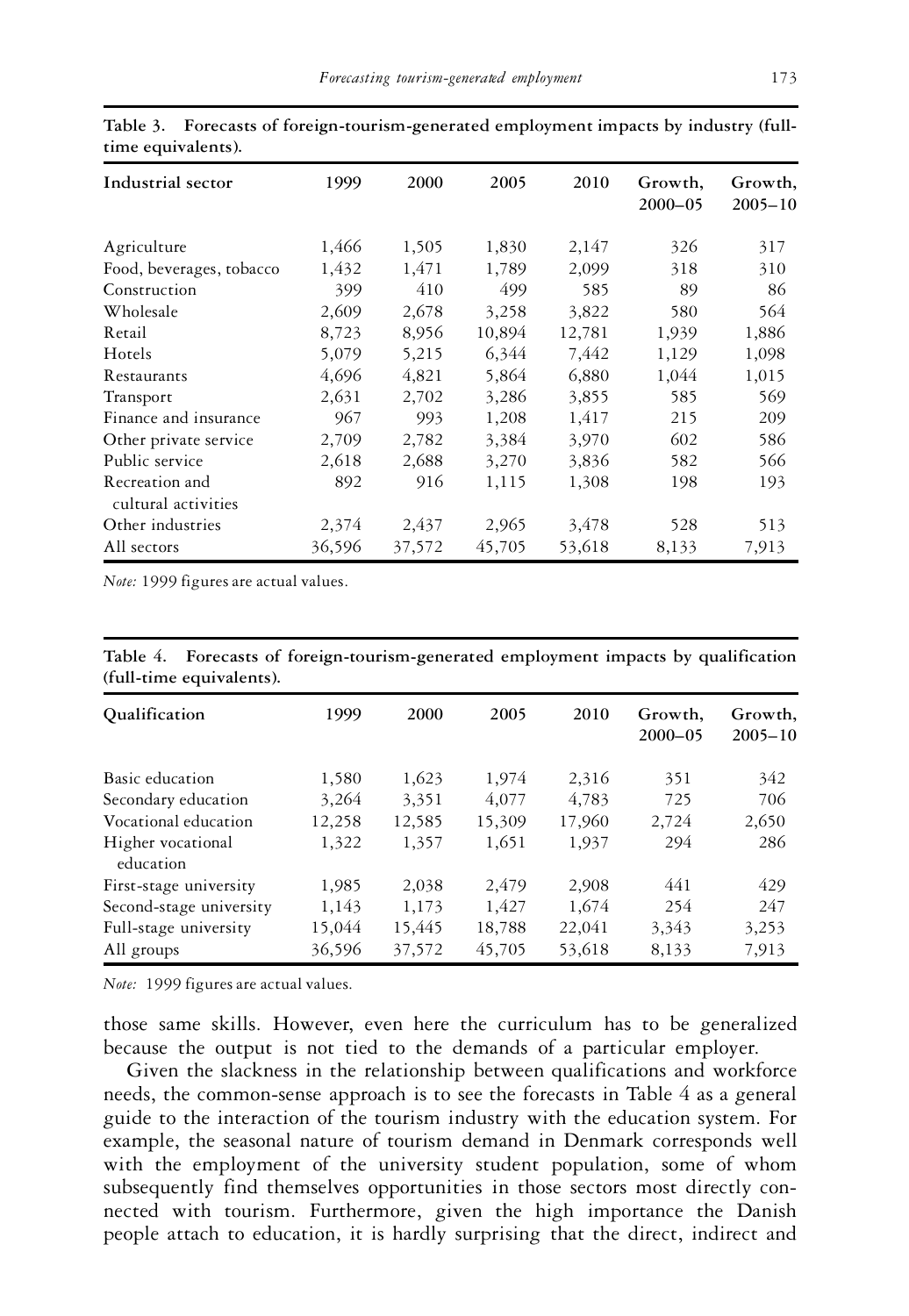induced effects of tourist expenditure, when taken across all industries, are likely to be significantly associated with graduate employment as shown in Table 4. Note that no allowance has been made in these forecasts for productivity improvements and wastage through retirements from the labour force. These two variables move in opposite directions and tend to cancel each other out when recruitment provision is considered, particularly in services where productivity is normally low, in the order of 0–3% (Wanhill, 1992).

# **Summary and conclusion**

In a previous forecasting exercise, Witt *et al* (2003) examined the ability of various econometric and time-series models to generate accurate out-of-sample forecasts of inbound tourism to Denmark from six major origin countries. Six econometric models were considered: a static (cointegration) model; two error correction models, one particularly appropriate for small samples and the other allowing for more than one cointegrating relationship; a reduced autoregressive distributed lag model; a time varying parameter model; and an unrestricted vector autoregressive model. Two time-series models were considered: an ARIMA model and a simple naïve no-change model. The models were estimated using annual data from 1969–93 and were used to generate one-yearahead, two-years-ahead and three-years-ahead forecasts over the period 1994– 99. The empirical results showed clearly that the most accurate forecasting method for the longer-term forecasting horizons (two and three years ahead) is the vector autoregressive model. The VAR models used in the Witt *et al* (2003) study have therefore been re-estimated with data for the period 1969– 99 and used to generate forecasts of foreign tourist expenditure in Denmark to 2010.

The employment requirements (direct, indirect and induced) associated with the forecasts of international tourism demand have been estimated using the output of a Keynesian macroeconomic system with an interregional input– output model of Denmark as its core. The forecasts of employment demands are shown across all industrial sectors, and are also linked to qualifications data in respect of the Danish labour force. It can be seen that the major impacts of foreign tourist expenditure on employment occur in the retail, hotel and restaurant sectors. The qualifications data show that foreign tourist expenditure is significantly associated with graduate employment.

The standard procedure in recent tourism demand forecasting studies has been to assess the forecasting performance of alternative models in terms of out-of-sample forecasting accuracy. Only rarely do studies provide forecasts into the future (as measured by the number of visits, number of nights or tourist expenditure); see, for example, Smeral and Witt, 1996; Turner and Witt, 2003. Furthermore, although many tourism impact studies have been published, it appears from an examination of the academic literature that there has been no attempt during the last decade to combine future tourism demand forecasts with tourism impact analysis to examine the workforce requirements associated with tourism demand forecasts – and yet the link to the employment requirements associated with the forecast level of tourism demand provides essential information for planners to ensure that adequate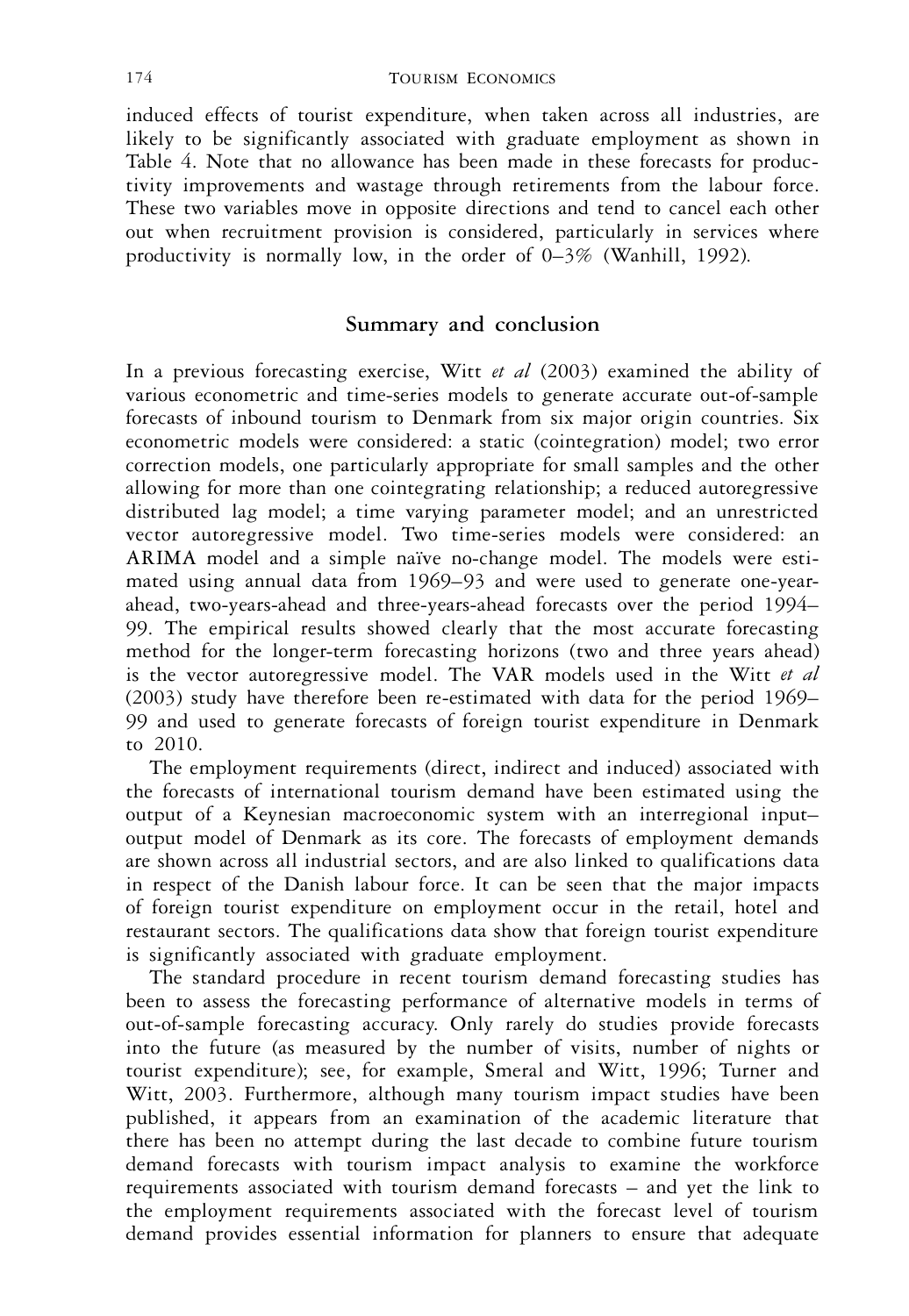numbers of appropriately qualified people are available in the workforce to service the forecast level of tourism demand. This study has demonstrated, in the context of Danish inbound tourism, how an input–output model that links the demands of the tourist to the economy as a whole can be combined with forecasts of tourism demand to identify the future workforce requirements of the tourism industry.

#### **References**

- Box, G. E. P., and Jenkins, G.M. (1976), *Time Series Analysis: Forecasting and Control,* Holden-Day, San Francisco, CA.
- DuPreez, J., and Witt, S.F. (2003), 'Univariate versus multivariate time series forecasting: an application to international tourism demand', *International [Journal of Forecasting](http://www.ingentaconnect.com/content/external-references?article=/0169-2070^28^2919L.435[aid=5907067])*, Vol 19, pp 435– [451.](http://www.ingentaconnect.com/content/external-references?article=/0169-2070^28^2919L.435[aid=5907067])
- Eriksen, L., and Ahmt, T. (1999), 'Measuring and modelling the regional impact of tourism in Denmark', *International Journal of Tourism Research,* Vol 1, No 5, pp 313–328.
- Fletcher, J. E. (1989), 'Input–output analysis and tourism impact studies', *[Annals of Tourism Research](http://www.ingentaconnect.com/content/external-references?article=/0160-7383^28^2916L.514[aid=43294])*, [Vol 16, pp 514–529.](http://www.ingentaconnect.com/content/external-references?article=/0160-7383^28^2916L.514[aid=43294])
- Frechtling, D. C., and Horvath, E. (1999), 'Estimating the multiplier effects of tourism expenditures on a local economy through a regional input–output model', *[Journal of Travel Research](http://www.ingentaconnect.com/content/external-references?article=/0047-2875^28^2937:4L.324[aid=6769129])*, Vol 37, [No 4, pp 324–332.](http://www.ingentaconnect.com/content/external-references?article=/0047-2875^28^2937:4L.324[aid=6769129])
- Jensen, T. (1998), 'Income and price elasticities by nationality for tourists in Denmark', *[Tourism](http://www.ingentaconnect.com/content/external-references?article=/1354-8166^28^294:2L.101[aid=982476]) Economics*[, Vol 4, No 2, pp 101–130.](http://www.ingentaconnect.com/content/external-references?article=/1354-8166^28^294:2L.101[aid=982476])
- Jensen, T., and Wanhill, S. (2002), 'Tourism's taxing times: VAT in Europe and Denmark', *[Tourism](http://www.ingentaconnect.com/content/external-references?article=/0261-5177^28^2923:1L.67[aid=5907070]) Management*[, Vol 23, No 1, pp 67–79.](http://www.ingentaconnect.com/content/external-references?article=/0261-5177^28^2923:1L.67[aid=5907070])
- Johansen, S. (1988), 'Statistical analysis of cointegration vectors', *[Journal of Economic Dynamics and](http://www.ingentaconnect.com/content/external-references?article=/0165-1889^28^2912L.231[aid=94672]) Control*[, Vol 12, pp 231–254.](http://www.ingentaconnect.com/content/external-references?article=/0165-1889^28^2912L.231[aid=94672])
- Kulendran, N., and Witt, S.F. (2001), 'Cointegration versus least squares regression', *[Annals of](http://www.ingentaconnect.com/content/external-references?article=/0160-7383^28^2928L.291[aid=5459429]) Tourism Research*[, Vol 28, pp 291–311.](http://www.ingentaconnect.com/content/external-references?article=/0160-7383^28^2928L.291[aid=5459429])
- Kulendran, N., and Witt, S.F. (2003), 'Forecasting the demand for international business tourism', *Journal of Travel Research*[, Vol 41, No 3, pp 265–271.](http://www.ingentaconnect.com/content/external-references?article=/0047-2875^28^2941:3L.265[aid=4907644])
- Madsen, B., Jensen-Butler, C., Dam, P.U., and Johnson, H. (2001), *The LINE-model*, AKF Institute of Local Government Studies, Copenhagen.
- Oosterhaven, J., and Van der Knijf, E. (1987), *'*On the economic impacts of recreation and tourism: the input–output approach', *Built Environment*, Vol 13, No 2, pp 96–108.
- Smeral, E., and Witt, S.F. (1996), 'Econometric forecasts of tourism demand to 2005', *[Annals of](http://www.ingentaconnect.com/content/external-references?article=/0160-7383^28^2923L.891[aid=328602]) Tourism Research*[, Vol 23, pp 891–907.](http://www.ingentaconnect.com/content/external-references?article=/0160-7383^28^2923L.891[aid=328602])
- Song, H., and Witt, S.F. (2000), *Tourism Demand Modelling and Forecasting: Modern Econometric Approaches*, Pergamon, Oxford.
- Song, H., and Witt, S.F. (2003), 'Tourism forecasting: the general-to-specific approach', *[Journal of](http://www.ingentaconnect.com/content/external-references?article=/0047-2875^28^2942:1L.65[aid=5907073]) Travel Research*[, Vol 42, No 1, pp 65–74.](http://www.ingentaconnect.com/content/external-references?article=/0047-2875^28^2942:1L.65[aid=5907073])
- Song, H., Romilly, P., and Liu, X. (2000), 'Empirical study of outbound tourism demand in the UK', *Applied Economics*[, Vol 32, pp 611–624.](http://www.ingentaconnect.com/content/external-references?article=/0003-6846^28^2932L.611[aid=1899501])
- Song, H., Witt, S.F., and Jensen, T. C. (2003), 'Tourism forecasting: accuracy of alternative econo metric models', *International Journal of Forecasting*[, Vol 19, pp 123–141.](http://www.ingentaconnect.com/content/external-references?article=/0169-2070^28^2919L.123[aid=5907074])
- Turner, L.W., and Witt, S.F. (2001), 'Forecasting tourism using univariate and multivariate structural time series models', *Tourism Economics*[, Vol 7, No 2, pp 135–147.](http://www.ingentaconnect.com/content/external-references?article=/1354-8166^28^297:2L.135[aid=5907075])
- Turner, L.W., and Witt, S.F. (2003), *Pacific Asia Tourism Forecasts 2003–2005*, Pacific Asia Travel Association, Bangkok.
- Wanhill, S. (1992), 'Tourism manpower planning: the case of Nepal', in Johnson, P., and Thomas, B., eds, *Perspectives on Tourism Policy*, Mansell/Cassel, London, pp 87–104.
- Wickens, M.R., and Breusch, T.S. (1988), 'Dynamic specification, the long-run and the estimation of transformed regression, models', *Economic Journal*, Vol 98, pp 189–205.
- Witt, S.F., and Witt, C.A. (1992), *Modeling and Forecasting Demand in Tourism*, Academic Press, London.